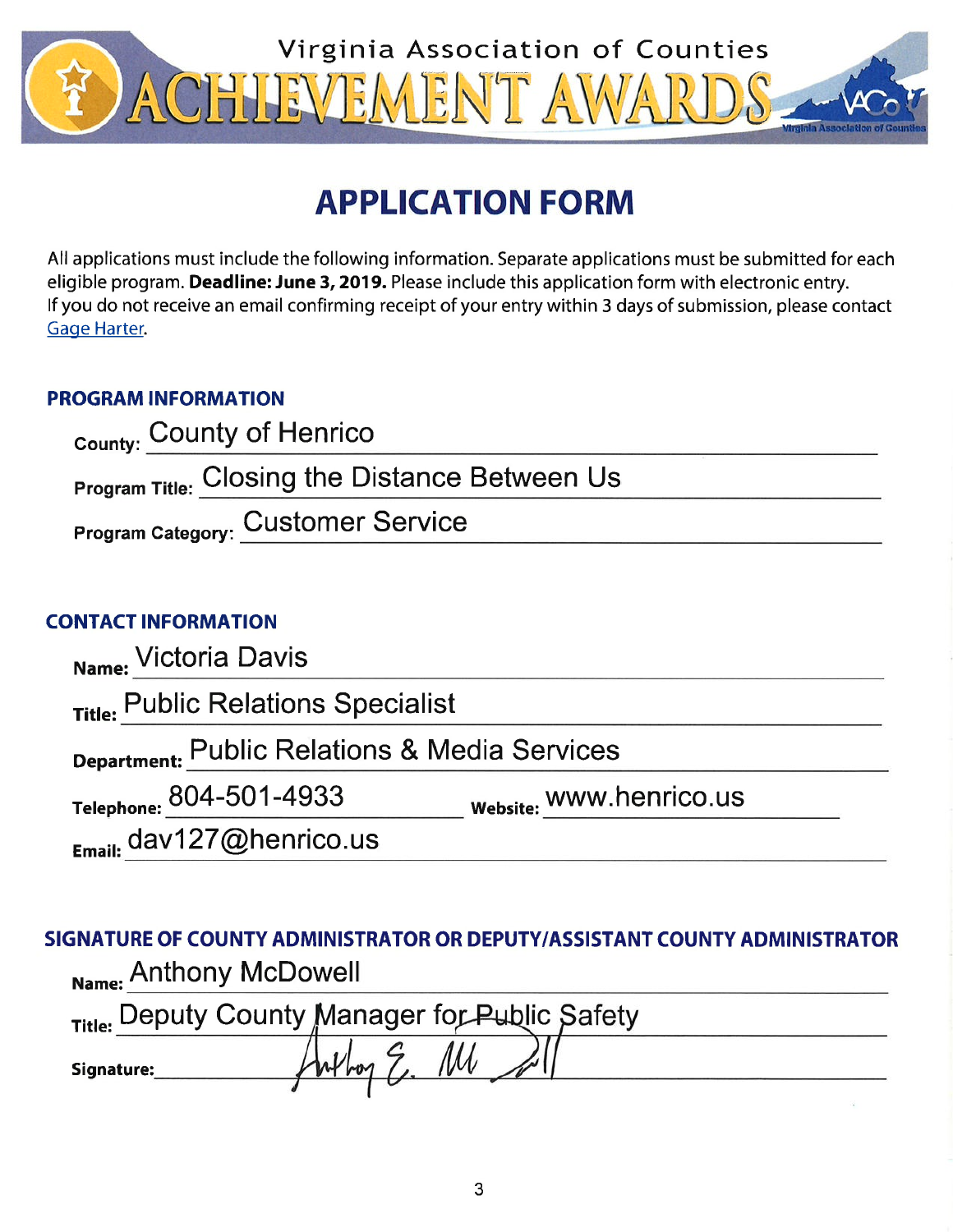## **Program Overview**

Henrico is a rapidly growing and diversifying County, and Henrico County Public Library has responded to the changing community by hosting programs to welcome new immigrant residents. These efforts have resulted in greater engagement between the Library and immigrants in Henrico, which in turn informed the Library's decision to host author Reyna Grande to discuss her immigration memoir *The Distance Between Us* at the Library's signature event, All Henrico Reads, in 2018. After the event with Ms. Grande, the Library hosted a moderated discussion panel featuring local residents and staff who immigrated to Henrico, called "Closing The Distance Between Us." In order to create a community event that could bring people together, the Library planned carefully, and focused on highlighting storytelling and shared experiences. Without taking a political position, the Library showed that it values the immigrant experience by providing an opportunity for community members to know more about immigrant lives, challenges, and successes in Henrico. The panel opened up dialogue and understanding between long-time Henrico residents and new, at a time when immigration is at the forefront of our national discussion.

## **Problem/Challenge/Situation Faced by Locality**

Since 2000, the population of Henrico County has grown by upwards of 30%, and many new Henrico residents are immigrants or refugees. Once a predominately suburban and rural County, Henrico now has areas ranging from urban to rural in density. New Henrico residents immigrate to the County from all over the world, with the largest numbers of immigrant residents hailing from Central and South America, as well as Korea, India, Eastern Europe, and the Middle East. Henrico County Public Library saw a need for a welcoming approach to serving the County's newer residents. The Library system selected Reyna Grande's immigration memoir *The Distance Between Us* for its 2018 All Henrico Reads event, an all-community read in which residents read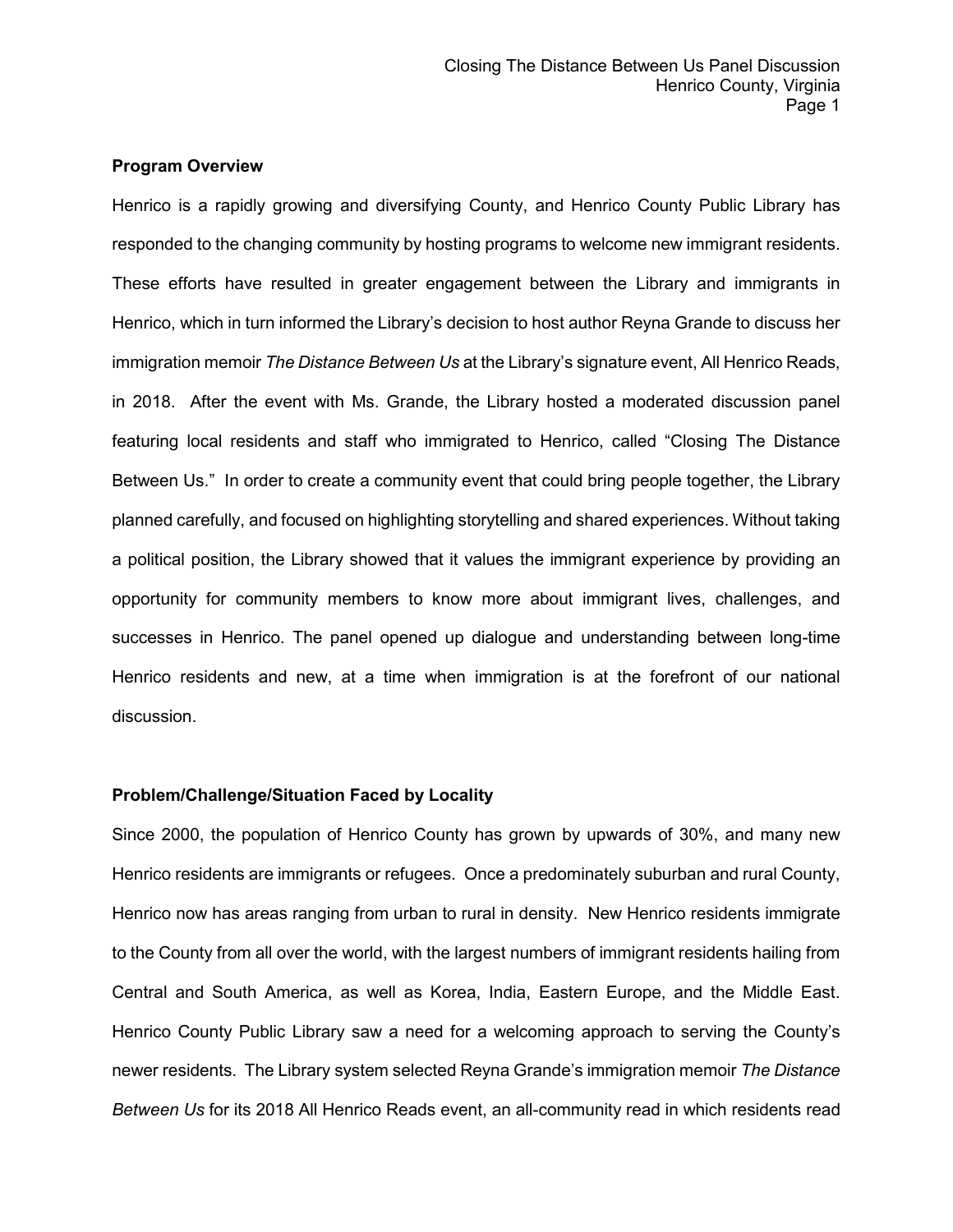a selected title, then discuss it at book discussions across the County leading up to the evening author event. With immigration issues playing an increasingly divisive role on the national stage, the Library wanted to bring a local focus to experiences and stories of immigrants and those who work with immigrants to give an opportunity for dialogue and understanding. In order to do this, Library staff decided to plan a moderated discussion panel on the immigrant experience in Henrico County to continue the conversation sparked at All Henrico Reads.

#### **How Program Fulfilled Awards Criteria**

Closing The Distance Between Us could provide a model for other County library systems who are seeking to host programs that highlight the role of Libraries as both centers for community learning, and civic institutions. The program provides a roadmap for engaging immigrant residents and fostering important community conversations while avoiding the divisiveness of the national immigration debate. In order to create a community event that could bring people together, the Library planned carefully, and focused on highlighting storytelling and shared experiences. Without taking a political position, the Library showed that it values the immigrant experience by providing an opportunity for community members to know more about immigrant lives, challenges, and successes in Henrico. The program did not incur any expense for the library to plan or host, and could be replicated in a library system of any size or funding level. Library systems across the state could easily host this program for the cost of refreshments, as it was our experience that passionate community members will donate their time to participate in such an important community conversation. Library systems with fewer staff could share more of the planning workload by partnering with a local organization serving immigrants or refugees. For very little cost, the program facilitated a valuable community conversation and learning experience for Henrico County residents that was centered not on difference and division, but inclusion and connection.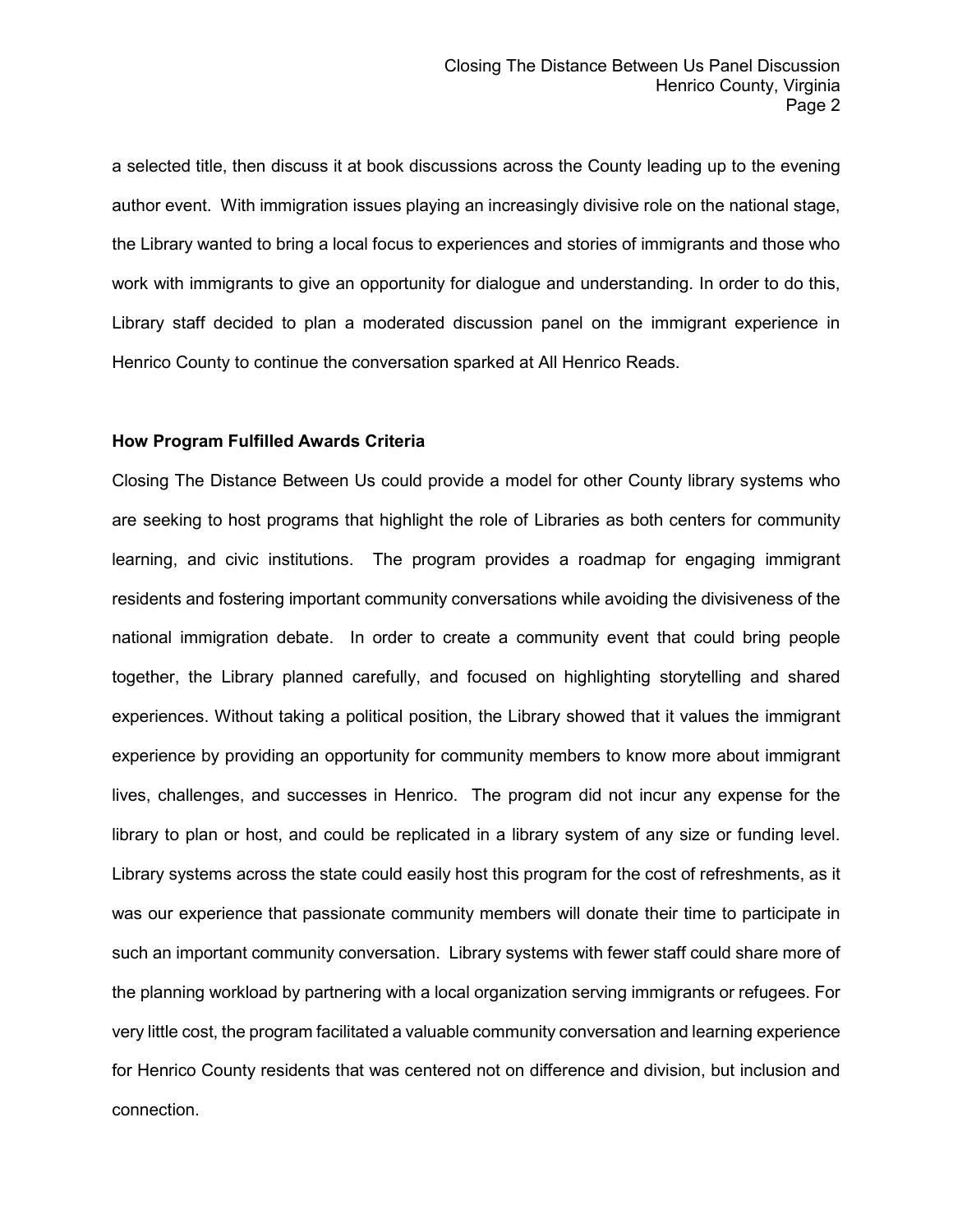#### **How Program Was Carried Out**

In Spring of 2017, the Library system had selected Reyna Grande's immigration memoir *The Distance Between Us* as the featured title for its April 2018 All Henrico Reads event. From 2017 to 2018, the national conversation around immigration became increasingly heated. The All Henrico Reads planning committee worked with the Library's Multicultural Committee to create tie-in programming inspired by the author event that could unite, not divide, local residents through a shared discussion of the immigrant experience. The Programming Librarian worked with the Multicultural Committee and its chairperson to create an inclusive moderated panel discussion where local immigrants could share their stories with the wider community.

Planning for the moderated panel discussion began in October 2017, with the objective to host an event in May 2018 that would increase awareness of the variety of nationalities represented in Henrico's immigrant population and call attention to the services provided by local organizations which work to help immigrants and refugees. Most importantly, the program planners wanted to discuss local immigrants' journeys from their home country to Henrico County, and answer the questions: What was it like to leave home? What do they like about Henrico? What do they wish was different?

In order to plan the program, the Programming Librarian and Multicultural Committee chairperson had to find and confirm panelists and a moderator, as well as draft discussion questions. They worked with the All Henrico Reads Planning Committee and the Friends of the Library to provide refreshments, contact local organizations, and coordinate publicity for the event. They determined that for an hour-long discussion, the number of panelists should be between five and six. They decided panelists should be representative of the County's diverse population, with a range of experiences, backgrounds, education levels, and professions represented. The Multicultural Committee agreed by consensus who should be invited to the panel; the panelists included Kate Ayers, Executive Director of ReEstablish Richmond, a local nonprofit dedicated to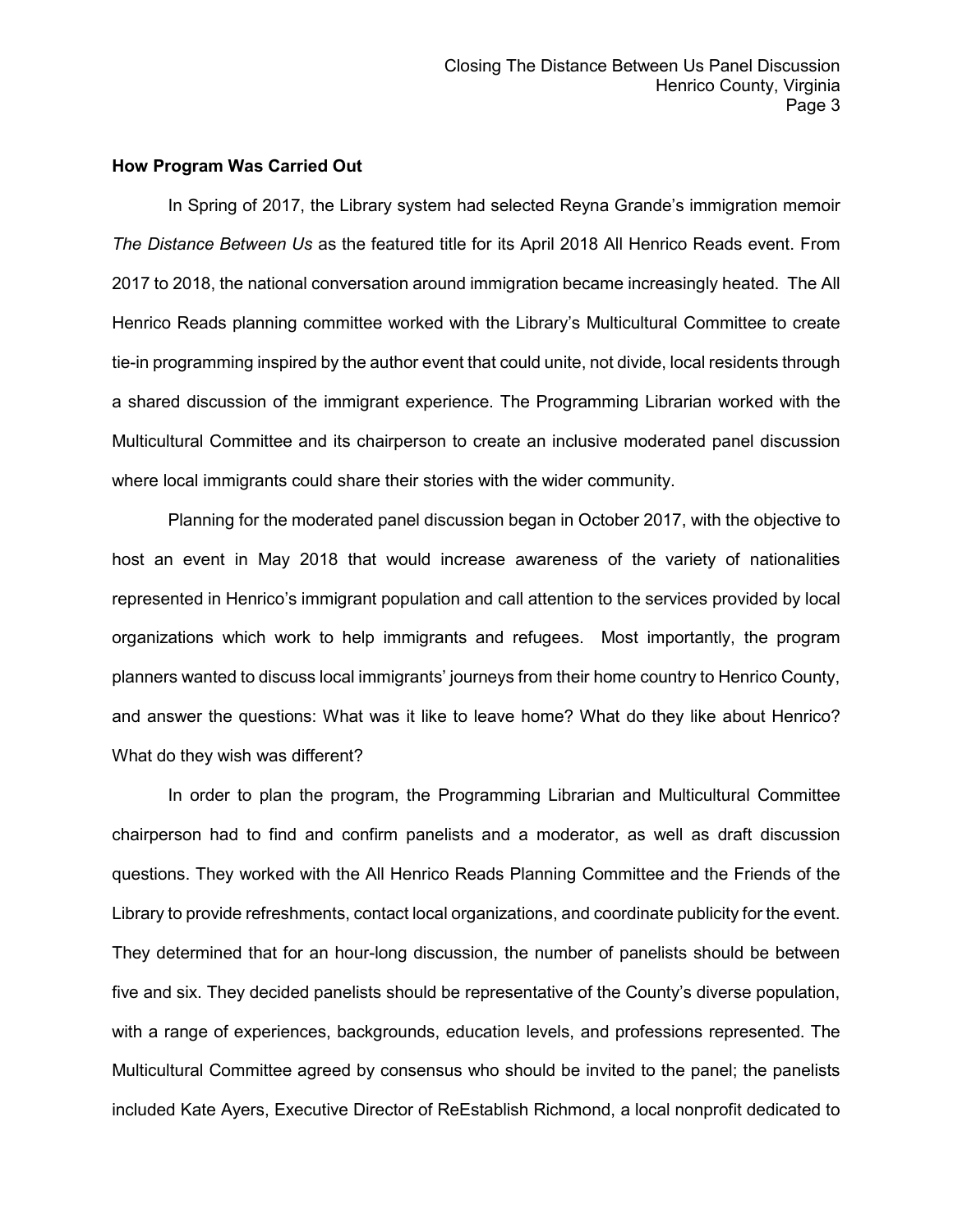serving immigrants and refugees; Lydia English, an immigrant from Colombia who specializes in Early Childhood Education and ESL learning, and is a proponent of Hispanic women in the arts; Marcia Garcia, owner of Mexico Restaurants and philanthropist, whose family originated in Guadalajara, Mexico; Val Gooss, Education Specialist for World Languages and ESL Education in Henrico County Public Schools; Waheed Sabawoon, HCPL Public Services Specialist and immigrant from Afghanistan; and Ernesto Moreno Salazar, a Venezuelan immigrant who attained citizenship in 2013. The Multicultural Committee chairperson agreed to be the moderator, tasked with facilitating conversation and keeping track of time.

The discussion questions were also drafted and agreed upon by consensus in committee. Staff determined that questions would need to be broad enough to cover a variety of lived experiences, and address issues such as education, integration and community, work and businesses, children and family, language barriers, and other barriers to succeeding in Henrico. Members of the HCPL Multicultural Committee debated and fine-tuned discussion questions over the course of a few months and arrived at eight questions they believed would elicit rich and varied answers from the panelists to give the audience an appreciation of their experiences.

Staff also had to consider logistics, including finding a space that was equipped with microphones and was large enough for the panelists to sit together in a row with an audience facing them. The program was scheduled for May 3, three weeks after All Henrico Reads with Reyna Grande, from 7-8:30 pm.The large Meeting Room at the Tuckahoe Library was selected as the venue for the panel. They decided to begin the program with a welcome and brief introductions, followed by discussion questions. Staff planned to have light refreshments on tables in the back of the room behind the audience, and scheduled time after the discussion so that both the panelists and the audience could mingle and learn more from each other after the moderated discussion concluded. Local organizations working with immigrant communities in Henrico were invited to display materials on tables in the back of the room as well.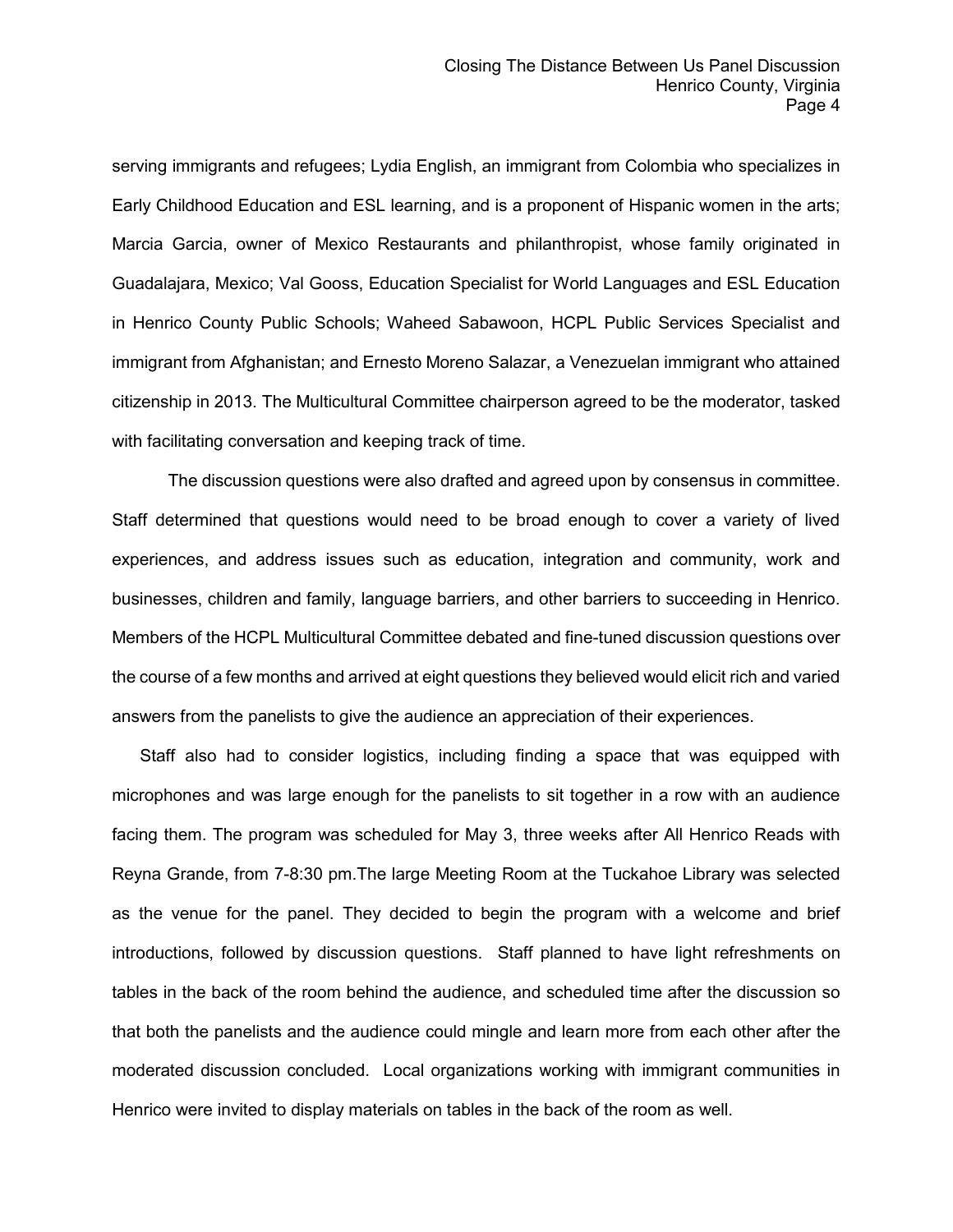## **Financing and Staffing**

The largest cost for Closing The Distance Between Us was staff time, however, Library staff plan events and serve on committees as part of their regular duties, so this was not an additional expense for the system. Staff involved in this program included the Programming Librarian, the Multicultural Committee, and the Community Relations Department. All panelists and the moderator were happy to talk and serve on the panel for free. Printed programs for the event were done in-house by the Programming Librarian and the Library's Graphic Desinger. The only expense was furnished by the local Friends of the Library, who provided refreshments for \$50.

#### **Program Results**

Approximately 20 people attended the Closing The Distance Between Us panel discussion, not including the panelists, moderator, and other Library staff who were present. Panelists shared sincere and thought-provoking stories, information, and personal accounts of both difficulty and success. The audience displayed their engagement by asking poignant questions to which the panelists responded in rich detail. Panelists felt that they were able to connect with County residents and show not how their lives differed, but how they were the same, describing universal experiences and desires that were relatable and ultimately unifying for all present.

Audience members expressed great enthusiasm for the program, and several commented about how glad they were to have attended. One audience member said they wished the Library would have this program, or a similar program, again. One of the non-profits managed to recruit some new volunteers. Many audience members stayed to mingle and meet with the panelists and interact with them after the moderated discussion ended. They had many questions to ask and found a lot of common ground, relating to the struggles of starting a business, selecting the right school for their children, and finding their place in the wider community.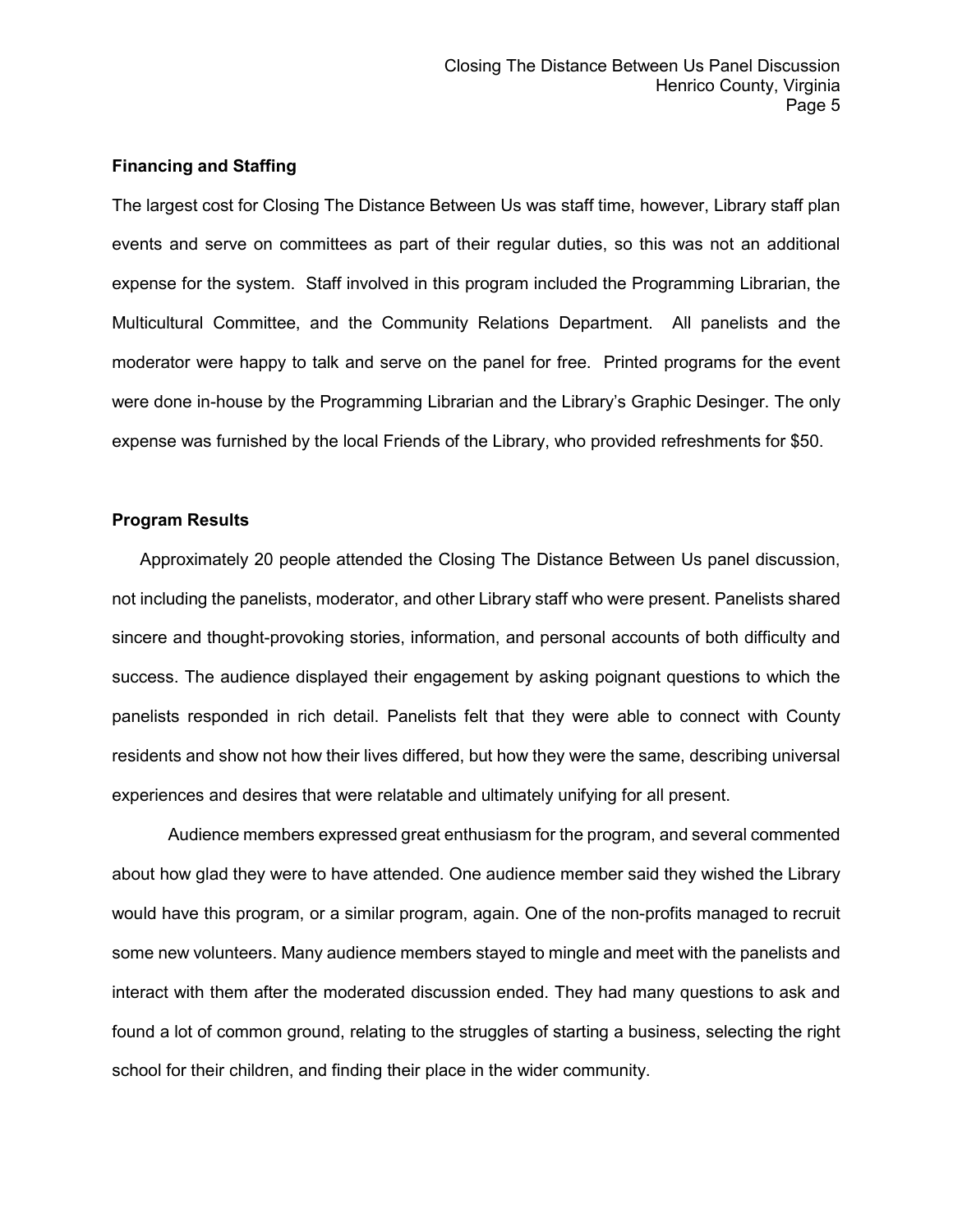The impact of Closing The Distance Between Us has endured long after the event. Several audience members shared that they were ESL teachers and this program was helpful in understanding the families and students they work with in the County. After the program, ReEstablish Richmond invited the Library to participate at their World Refugee Day event, continuing the partnership formed in planning the program. Henrico County Public Library debuted an ESL Storytime, called Hello!, in January 2019. Library Administration decided to focus on diversity and inclusion for Staff Development Day in 2018, ensuring all staff had an opportunity to learn about what it means to be inclusive – to not only recognize the presence of difference, but to embrace difference and understand it with the goal of improving Library service to a diverse population.

#### **Brief Summary**

In Spring of 2017, Henrico County Public Library had selected Reyna Grande's powerful immigration memoir *The Distance Between Us* as the featured title for its April 2018 All Henrico Reads event. From 2017 to 2018, the national conversation around immigration became increasingly heated. Library staff worked to create tie-in programming inspired by the author event that could unite, not divide, local residents through a shared discussion of the immigrant experience. The result was "Closing The Distance Between Us," an inclusive moderated panel discussion where local immigrants could share their stories with the wider community.

Planning for the moderated panel discussion began in October 2017, with the objective to host an event in May 2018 that would increase awareness of the variety of nationalities represented in Henrico's immigrant population and call attention to the services provided by local organizations working to help immigrants and refugees. Most importantly, the program planners wanted to discuss local immigrants' journeys from their home country to Henrico County.